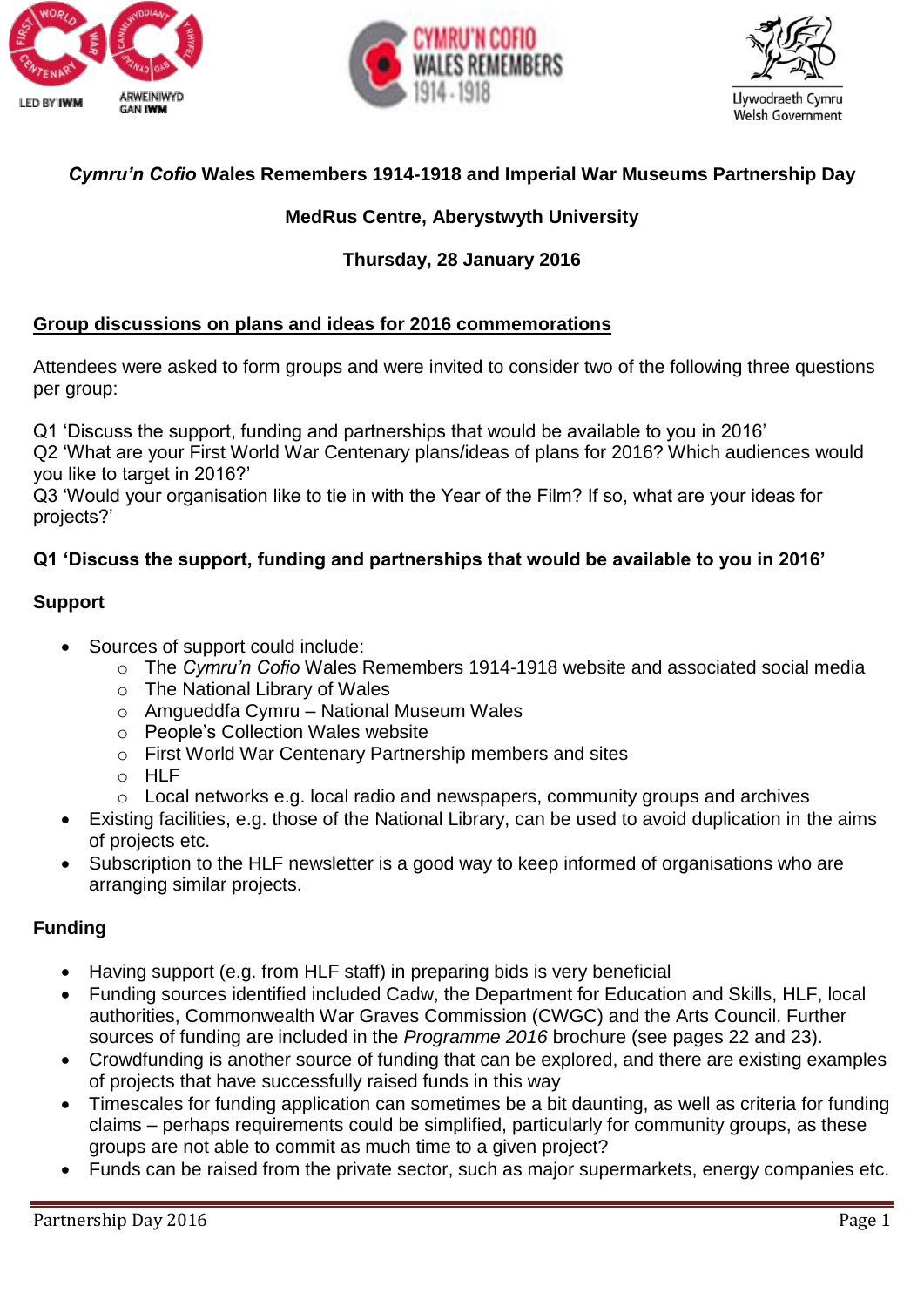





 The importance of evaluation was raised, as a means of focussing on and identifying outcomes and ensuring that targets are met.

### **Partnerships**

- Events such as this Partnership Day are very useful in identifying possible partnerships they are an opportunity to network, make connections and to share ideas
- Possible partners include People's Collection Wales, local libraries, FWWCP, AHRC Engagement Centres, local and national museums and historical societies
- The importance of community partnerships in creating collections of relevant material was raised
- Delegates identified different types of partnerships e.g. with the voluntary sector. In this way technical expertise, and also people to support projects can be drawn in.

#### **Q2 'What are your First World War commemoration plans and ideas for 2016? Which audiences would you like to target in 2016?'**

#### **Plans and ideas**

- Events taking place or being arranged include: centenary events in Fron-goch on 11 June; *Remembering for Peace* (including a variety of events, such as talks and lectures on refugees from Belgium who came to Wales) and many other exhibitions and events at the National Library of Wales, such as contributing to the 'Wales at War' website; a variety of exhibitions and events at Amgueddfa Cymru – National Museum Wales, such as the 'For Freedom and For Empire' exhibition and an extensive programme of talks, tours etc.; a season of programmes focussing on the First World War on the BBC; at Denbigh Museum historical societies have worked with people of all ages to research the period to create an exhibition; the community of Llansteffan, Carmarthenshire, is arranging a series of events during the August bank holiday looking at the area's role in the War, including a drama to be performed by local children, designing a stainedglass window for the school; the Women's Institute is arranging a music hall event, and these activities will be drawn together to publish a book at the end of the project; the involvement of Laugharne during the War is also the subject of a local project; InterAct Wales are planning on bringing a Welsh Centenary theatre piece to the Edinburgh festival; there are plans to publish a book based on the findings of the 'War Memorials of Dyfed' website; and a project at Aberystwyth University will engage students in researching the war memorial to the staff and students from the university who went to war housed in the Old College building. Many other projects were also discussed – representatives can be contacted through the delegate list
- Project leads could link with organisations such as the Commonwealth War Graves Commission, for example on project involving war graves, connect with other similar projects, involving schools and local societies and then link in with the national commemoration
- Links could be made with the Centenary Woodland project, focussing on environmental, youth and animal themes
- There are many opportunities to link project work and activities, particularly those of schools, with commemorative events relating to Hedd Wyn
- A project focussing on how the roles of women changed during the war a website could be created, perhaps also focussing on posters. It was also suggested that the focus should not only be on how the role of Welsh women at home changed during the war, but also the tasks that they performed in the theatres of war, and women who are named on war memorials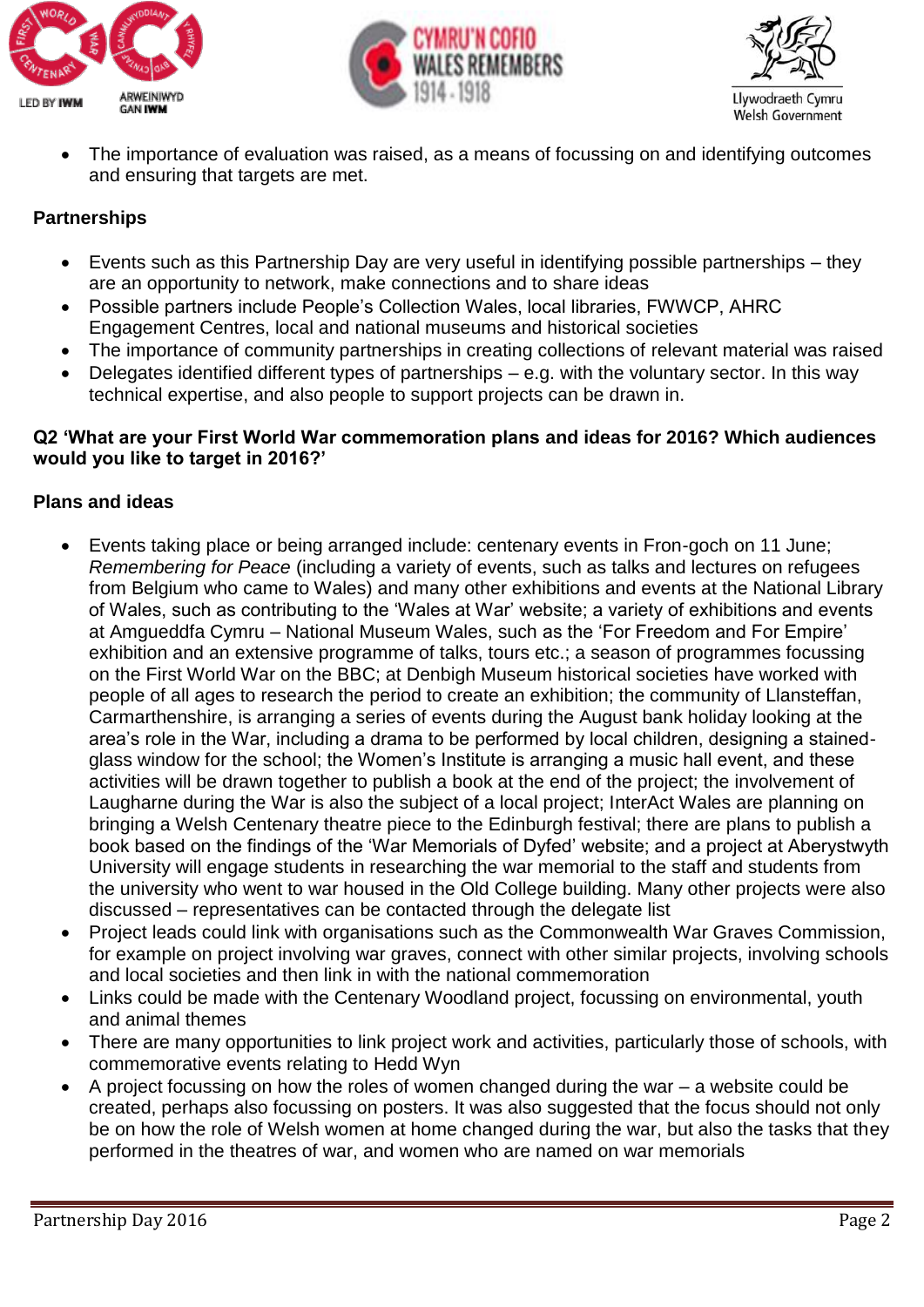





- Workshops are a different and effective means of increasing awareness of the War, including poetry workshops
- It was suggested that cookery sessions could be held, using recipes from the war period
- The importance of projects leaving a lasting legacy was stressed.

# **Audiences**

- The target audience is potentially everybody, but especially schools
- Communities must be engaged in a meaningful way. There is great enthusiasm among local archives, museums and volunteers
- Audiences who are currently the same age as the average soldier who went to war could be targeted – sharing the experiences of those who went to war and people of the same age today – potentially the same age as Hedd Wyn, and looking at Hedd Wyn's experiences of the War
- Means of reaching audiences could include: blogs; Twitter; websites; leaflets; and information panels.

# **Q3 'Would your organisation like to tie in with the Year of the Film? If so, what are your ideas for projects?'**

# **Year of the Film and 'Battle of the Somme' film**

- Ideas for showing the film included:
	- o Showing it outdoors (i.e. open area in the woods, Woodland trust)
	- o Showing in unusual settings, like the existing "reconstructed trenches"
	- o Screening it in a performing arts sixth form college
- It could be used it as a medium to engage with local communities in each region
- A couple of organisations had already shown interest/made plans for screening, including a screening with live orchestra and a screening in a FWW-memorial hall that sits 400 and a possible screening in a school hall.
- Participants wanted to view the film first as that would give them ideas on how/when they should screen it and what additional programming they could organise around it.
- Participants were discussing how they could work together so that each region/community in Wales had the opportunity to engage with the film
- It was suggested that the Battle of the Somme film might be made available for use free of charge (Note from FWWCP – it will be for members!)

# **Film and Heritage**

- Film allows organisations to work with different audiences (e.g. youth panel, community groups, young farmers), and develop their skills (e.g. periscope) so that they are able to film and to use different film-related techniques.
- A lot of the focus seems to be on commemoration in a Welsh context there is a need to involve other countries which were involved in the conflict
- Possibility of showings of films from other countries perhaps an international film festival giving an alternative perspective of the war
- Suggestion of a film focussing on local projects
- Important to look at the social context of war, e.g. changes to society, agriculture, economic changes etc.